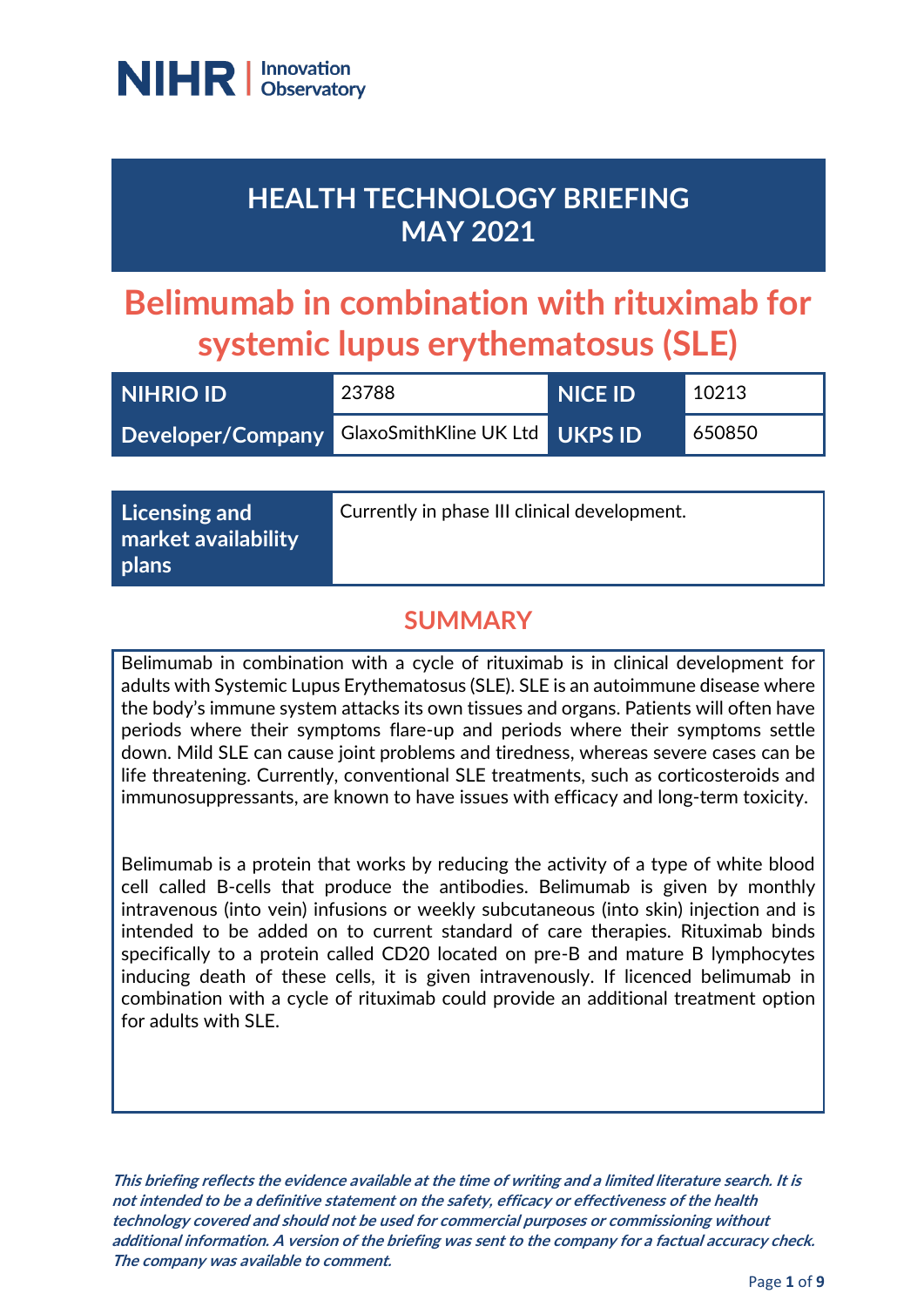## **PROPOSED INDICATION**

Adult patients aged  $18+$  years with systemic lupus erythematosus (SLE).<sup>1</sup>

## **TECHNOLOGY**

#### **DESCRIPTION**

Belimumab is a human IgG1λ monoclonal antibody specific for soluble human B Lymphocyte Stimulator protein (BLyS, also referred to as BAFF and TNFSF13B). Belimumab blocks the binding of soluble BLyS, a B cell survival factor, to its receptors on B cells. Belimumab does not bind B cells directly, but by binding BLyS, belimumab inhibits the survival of B cells, including autoreactive B cells, and reduces the differentiation of B cells into immunoglobulinproducing plasma cells. BLyS levels are elevated in patients with SLE and other autoimmune diseases. There is an association between plasma BLyS levels and SLE disease activity. The relative contribution of BLyS levels to the pathophysiology of SLE is not fully understood.<sup>2</sup>

Rituximab is a genetically engineered chimeric mouse/human monoclonal antibody representing a glycosylated immunoglobulin with human IgG1. Rituximab binds specifically to the transmembrane antigen, CD20, a non-glycosylated phosphoprotein, located on pre-B and mature B lymphocytes.<sup>3</sup> After binding to CD20, rituximab mediates B-cell lysis.<sup>4</sup>

In the phase III trial (NCT03312907), patients on the active arm receive belimumab SC 200mg/week for 52 weeks with a cycle of rituximab IV (1,000mg doses given at week 4 and week 6). Patients received a premedication regimen 30 minutes before each rituximab infusion, consisting of methylprednisolone IV 100mg or equivalent, an oral antihistamine and acetaminophen or equivalent.<sup>5</sup>

#### **INNOVATION AND/OR ADVANTAGES**

While the efficacy of belimumab has been demonstrated in patients with SLE, a proportion of patients maintain a degree of disease activity despite belimumab treatment. Therefore, additional effective and well-tolerated treatment options are required to further improve overall disease control.<sup>5</sup>

Combining belimumab with rituximab has a strong immunological rationale, as the drugs operate through complementary and perhaps synergistic mechanisms. Belimumab treatment results in the mobilization of memory B cells from tissues despite an overall decrease in peripheral B cell levels. This phenomenon will render tissue-resident B cells more susceptible to depletion by rituximab. In addition, blocking the effects of high serum BLyS levels might have favourable quantitative and qualitative effects on B cell reconstitution after depletion with rituximab. Synergistic or additive effects of such sequential therapy have been demonstrated in pre-clinical studies, and this hypothesis is further supported by case reports in patients with SLE.<sup>5</sup>

#### **DEVELOPMENT STATUS AND/OR REGULATORY DESIGNATIONS**

Belimumab is licensed in the UK as add-on therapy in patients aged 5 years and older with active, autoantibody-positive SLE with a high degree of disease activity (e.g., positive antidsDNA and low complement) despite standard therapy, administered as an intravenous infusion.2,6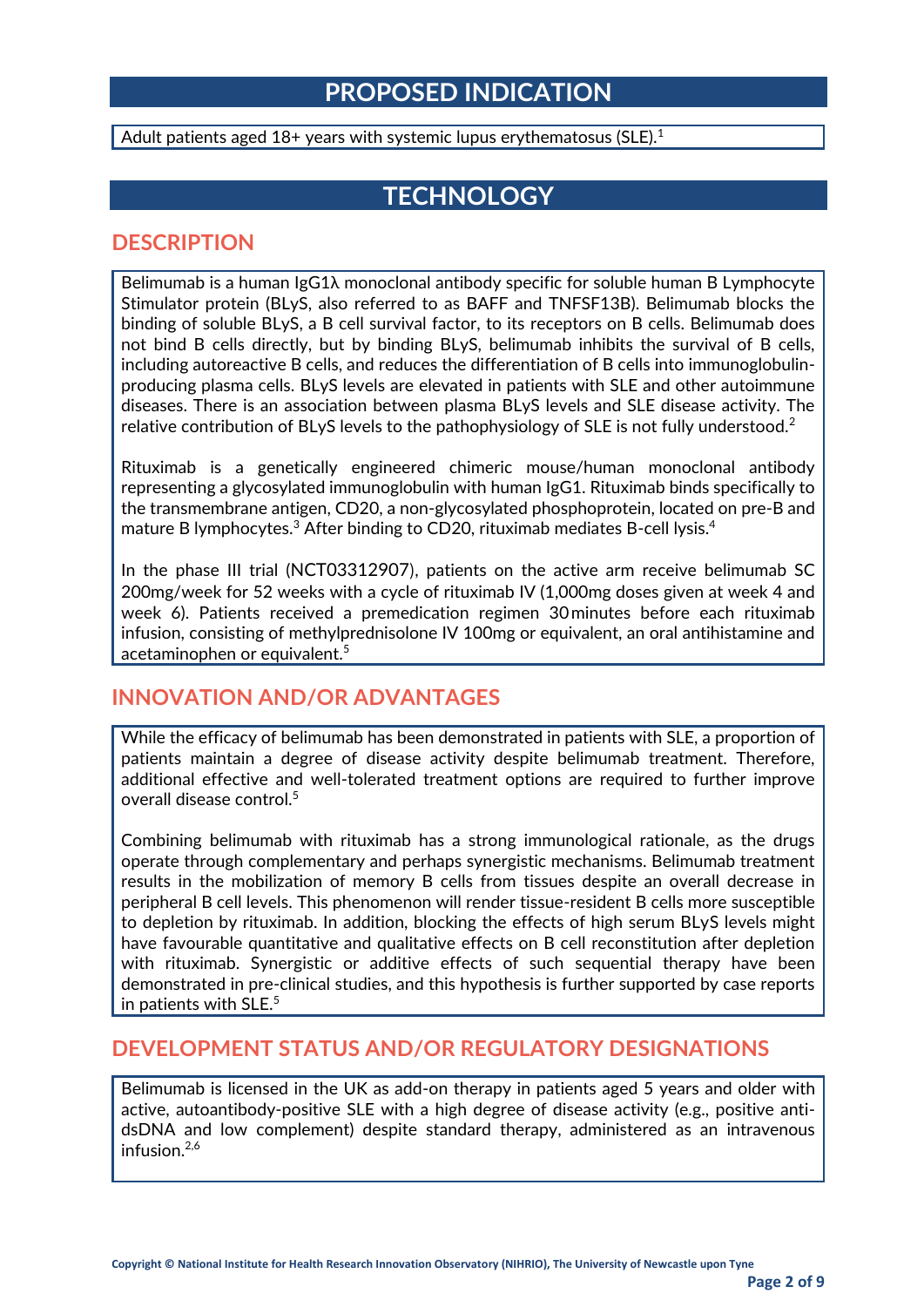Belimumab is licensed in the EU as add-on therapy in adults with active, autoantibody-positive SLE with a high degree of disease activity (e.g., positive anti-dsDNA and low complement) despite standard therapy. 7-9

Belimumab is indicated in combination with background immunosuppressive therapies for the treatment of adult patients with active lupus nephritis, in the  $EU^{7-9}$ 

Rituximab is licensed in the UK for the treatment of: $3,10$ 

- Severe active rheumatoid arthritis (in combination with methotrexate)
- Follicular non-Hodgkin's lymphoma
- Diffuse large B-cell non-Hodgkin's lymphoma (in combination with chemotherapy)
- Chronic lymphocytic leukaemia (in combination with chemotherapy)
- Induction of remission in patients with severe, active granulomatosis with polyangiitis (Wegener's) and microscopic polyangiitis (in combination with glucocorticoids)
- Moderate to severe pemphigus vulgaris (PV)

Although not licensed in the UK, rituximab is currently funded for use in specialised centers in England for patients with active SLE who have failed to respond, or had adverse events to, two or more standard immunosuppressive therapies (one of which must be either mycophenolate mofetil or cyclophosphamide, unless contraindicated) in combination with corticosteroids.<sup>11</sup>

Very common adverse events (frequency  $\geq 1/10$ ) of belimumab as monotherapy include: bacterial infections, e.g. bronchitis, urinary tract infection, diarrhoea and nausea.<sup>2</sup> Very common adverse events (frequency  $\geq 1/10$ ) of rituximab as monotherapy include: bacterial infections, viral infections, bronchitis, neutropenia, leucopenia, febrile neutropenia, thrombocytopenia, infusion-related reactions, angioedema, nausea, pruritus, rash, alopecia, fever, chills, asthenia and headache.<sup>3</sup>

Belimumab after a single course of rituximab is in phase II clinical trials for membranous nephropathy, systemic sclerosis, ANCA associated vasculitis and Sjogren's syndrome.<sup>12</sup>

## **PATIENT GROUP**

#### **DISEASE BACKGROUND**

SLE is a chronic multisystem inflammatory autoimmune disease associated with impaired health-related quality of life.<sup>5</sup> The condition can affect any organ system, sequentially or at the same time. $^{11}$  In people with SLE, cells that have undergone apoptosis are not cleared away properly. The relationship between this and the cause or features of SLE are unclear but researchers suggest that these dead cells may release substances that cause the immune system to react inappropriately and attack the body's tissues, resulting in the signs and symptoms of SLE.<sup>13</sup>

The signs and symptoms of SLE vary among affected individuals and can involve many organs and systems including mostly the skin, joints, kidneys, lungs, central nervous system and haematopoietic system.<sup>14</sup> Some patients experience periods where their disease flares up (relapses) and periods where their symptoms settle down (remission) whereas some patients do not notice any difference and symptoms are constant.<sup>15</sup> Mild SLE causes joint and skin problems and tiredness. Moderate SLE causes inflammation of other parts of the skin and body, including the lungs, heart and kidneys. Severe SLE causes life-threatening involvement to the heart, lungs, brain, bone marrow or kidneys and are more likely to cause irreversible damage accrual in the first years of disease.<sup>15</sup>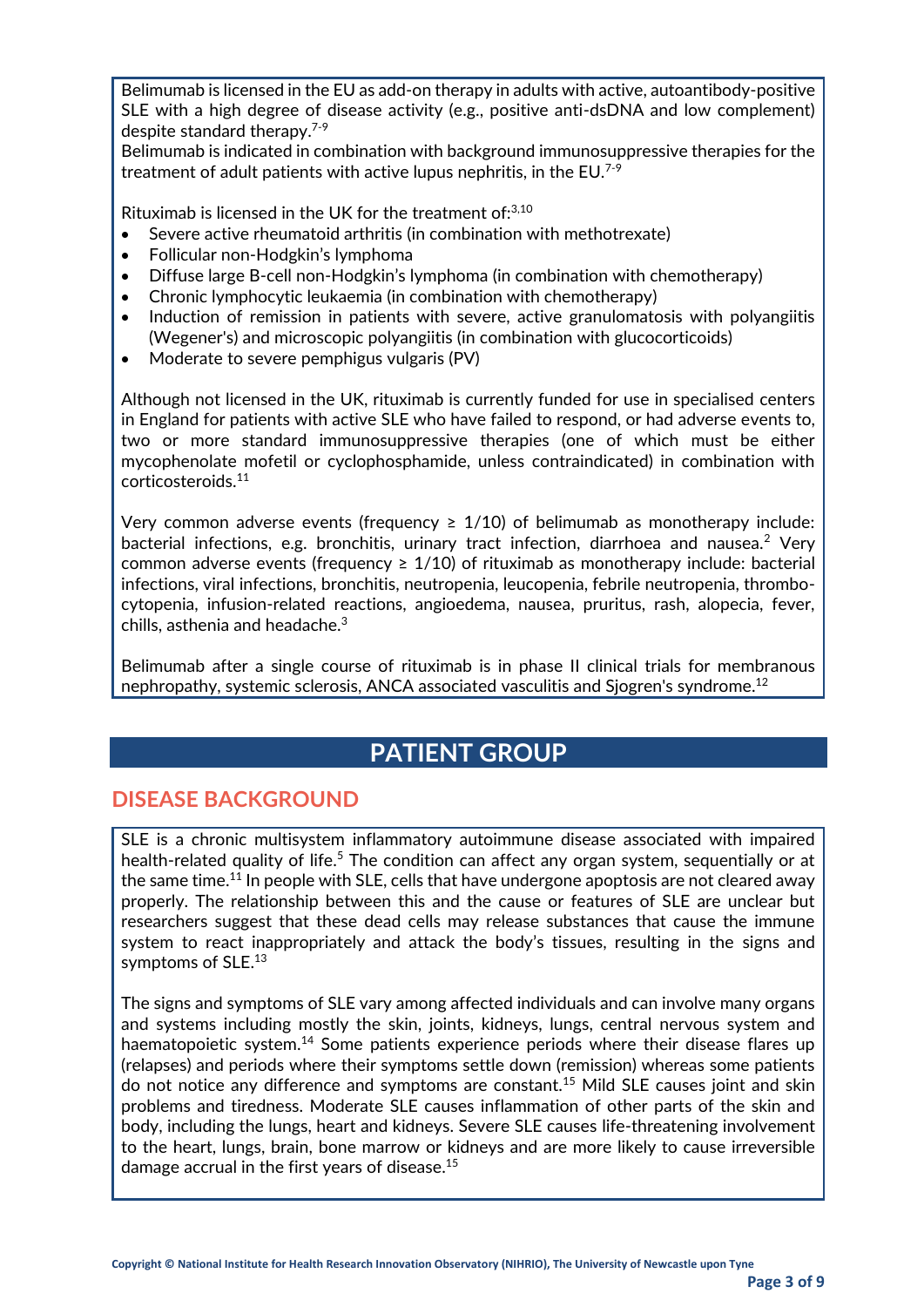The causes of SLE are unknown but are believed to be linked to environmental, genetic and hormonal factors.<sup>16</sup> Some of the environmental triggers linked to SLE include; excessive sun exposure, viruses and other infections, household chemicals and toxic exposures.<sup>17</sup> Normal variations (polymorphisms) in many genes can affect the risk of developing SLE and in most cases multiple genetic factors are thought to be involved. In rare cases, SLE is caused by mutations in single genes. Most of the genes associated with SLE are involved in immune system function and variations in these genes likely affect proper targeting and control of the immune response.<sup>14</sup>

#### **CLINICAL NEED AND BURDEN OF DISEASE**

There are approximately 15,000 people in England and Wales with SLE, predominantly women, with a peak incidence at the age of 25-30 years old. The incidence, prevalence and severity of SLE is higher in African-Caribbean, South Asian and Chinese populations compared to European whites. In these racial/ethnic groups there is a higher incidence of renal involvement, which is associated with a higher mortality rate and end-stage kidney disease may occur in up to 40% of cases. $11$ 

Approximately 20-30% of patients continue to have high disease activity despite standard therapies, or have major organ involvement particularly associated with a worse prognosis (e.g. renal, neuropsychiatric, haematological involvement). These groups require therapy with more potent immunosuppression such as IV cyclophosphamide or mycophenolate mofetil.<sup>11</sup>

A proportion of these patients will, however, continue to have active uncontrolled disease despite therapy, or will have unacceptable toxicities from such drugs. In others, disease control will require an unacceptably high dose of corticosteroids which, in this population, is associated with the development of significant co-morbidities (irreversible organ damage) such as bone, cardiovascular, neuropsychiatric and metabolic consequences. These refractory patients (<10% of all cases of SLE) require access to treatment with a biologic drug such as rituximab. 11

In England, in 2019-2020, there were 6,644 finished consultant episodes (FCE) for SLE (ICD-10 code M32) which resulted in 5,982 admissions and 7,584 FCE bed days.<sup>18</sup> In 2019, there were 84 deaths from SLE (ICD-10 code M32) in England and Wales.<sup>19</sup>

## **PATIENT TREATMENT PATHWAY**

#### **TREATMENT PATHWAY**

Currently there is no cure for SLE but there are a series of general measures, that include sun protection, avoid smoking and controlling obesity, hypertension and other co-morbidities. The medications available can help relieve the symptoms and try to reduce the chances of organ damage.<sup>20,21</sup> The drugs used to treat lupus will depend on the severity of disease and which parts of the body are affected, but their use may be limited due to adverse events and comorbidities. 22

#### **CURRENT TREATMENT OPTIONS**

Belimumab is recommended by NICE as an option as add-on treatment for active autoantibody-positive systemic lupus erythematosus in adults only if all of the following apply:23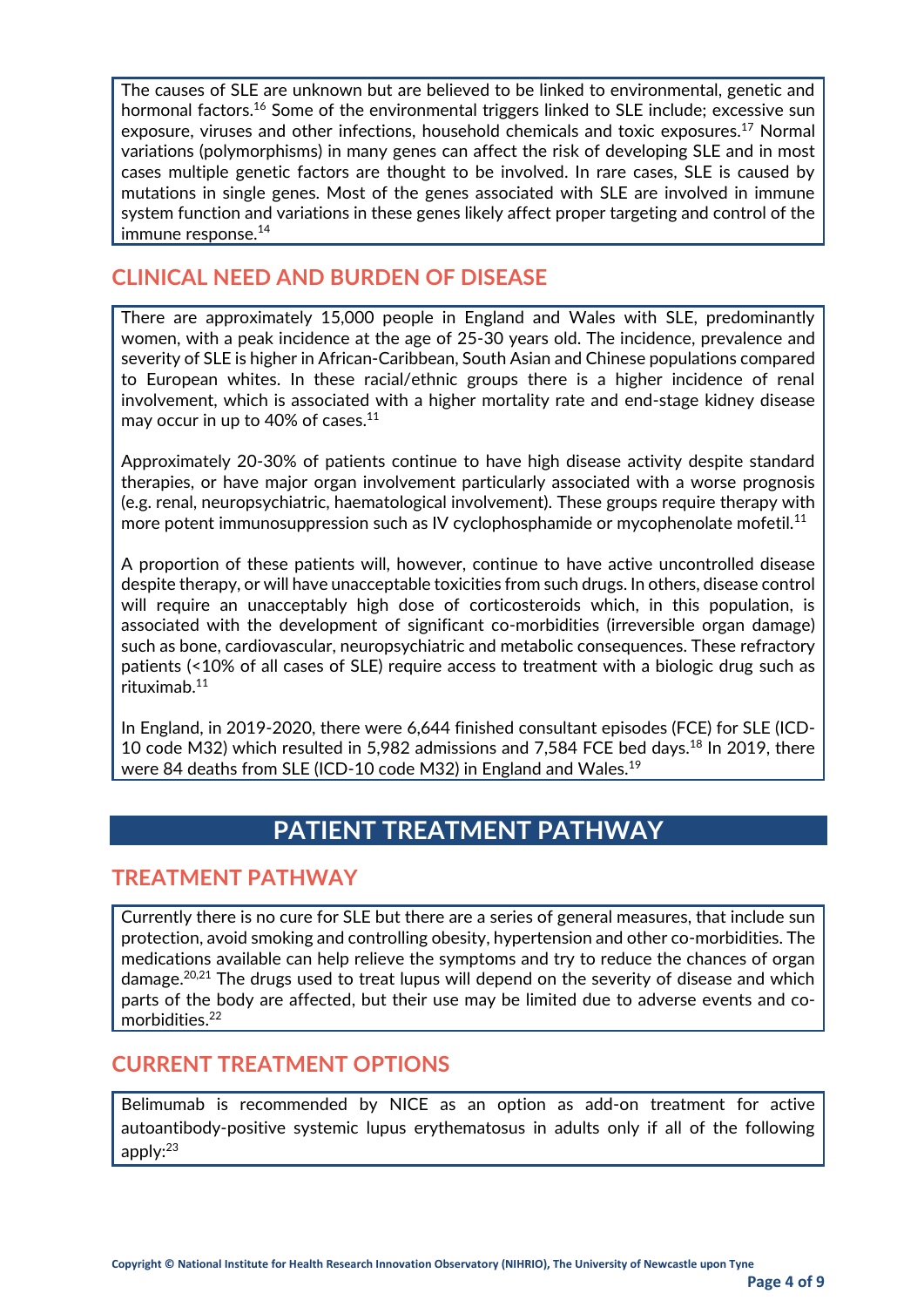- There is evidence for serological disease activity (defined as positive anti-doublestranded DNA and low complement) and a SELENA-SLEDAI score of greater than or equal to 10 despite standard treatment.
- Treatment with belimumab is continued beyond 24 weeks only if the SELENA-SLEDAI score has improved by 4 points or more.

Patients who experience joint or muscle pain as a result of SLE are often prescribed antiinflammatory, immunomodulatory and immunosuppressive drugs by physicians to ease symptoms including:<sup>20,24</sup>

- Non-steroidal anti-inflammatory drugs (NSAIDs) such as ibruprofen, naproxen and diclofenac
- Corticosteroids such as prednisolone<sup>25</sup>
- Hydroxychloroquine<sup>26</sup>
- Immunosuppressants such as azathioprine<sup>27</sup>, methotrexate, mycophenolate mofetil (MMF), tacrolimus and cyclophosphamide.

Rituximab is not licenced for SLE but can be considered for moderate or severe refractory SLE with active disease, who have failed to respond or have had adverse events to 2 or more immunosuppressive therapies. $^{28}$ 

## **PLACE OF TECHNOLOGY**

If licenced, belimumab with a cycle of rituximab could provide an additional treatment option for adults with SLE.

**CLINICAL TRIAL INFORMATION**

| CLINICAL TRIAL INFORMATION |                                                                                                                                                                                                                                                                                                                                                                                                                                                                                             |  |
|----------------------------|---------------------------------------------------------------------------------------------------------------------------------------------------------------------------------------------------------------------------------------------------------------------------------------------------------------------------------------------------------------------------------------------------------------------------------------------------------------------------------------------|--|
|                            |                                                                                                                                                                                                                                                                                                                                                                                                                                                                                             |  |
| <b>Trial</b>               | BLISS-BELIEVE; NCT03312907, 2016-003050-32; A Phase<br>3, Multi-Centre, Randomized, Double-Blind, Placebo-<br>Controlled, 104-Week Study to Evaluate the Efficacy and<br>Safety of Belimumab Administered in Combination With<br>Rituximab to Adult Subjects With Systemic<br>Lupus<br>Erythematosus (SLE)<br><b>Phase III - Active, not recruiting</b><br>Location(s): EU countries (not including UK), Canada, United<br>States and other countries.<br>Primary completion date: May 2020 |  |
|                            | <b>Estimated Study Completion Date: July 2021</b>                                                                                                                                                                                                                                                                                                                                                                                                                                           |  |
| <b>Trial design</b>        | Randomised, parallel assignment, double-blind                                                                                                                                                                                                                                                                                                                                                                                                                                               |  |
|                            |                                                                                                                                                                                                                                                                                                                                                                                                                                                                                             |  |
| Population                 | $N = 292$ (actual), clinical diagnosis of SLE based on 4 or more<br>of the 11 American College of Rheumatology (ACR) criteria<br>and who have a screening SLEDAI-2K score >=6, and are<br>aged 18 years and older.                                                                                                                                                                                                                                                                          |  |
| Intervention(s)            | Belimumab administered as subcutaneous injection once<br>weekly and rituximab administered as IV infusion of 1000mg<br>at Week 4 and Week 6 and Standard therapy (excluding<br>Immunosuppressants).                                                                                                                                                                                                                                                                                         |  |
| Comparator(s)              | Standard of care therapy (excluding<br>$\bullet$<br>immunosuppressants)<br>Belimumab plus standard therapy (including<br>immunosuppressants)                                                                                                                                                                                                                                                                                                                                                |  |
| Outcome(s)                 | Primary outcome(s);                                                                                                                                                                                                                                                                                                                                                                                                                                                                         |  |

**Copyright © National Institute for Health Research Innovation Observatory (NIHRIO), The University of Newcastle upon Tyne**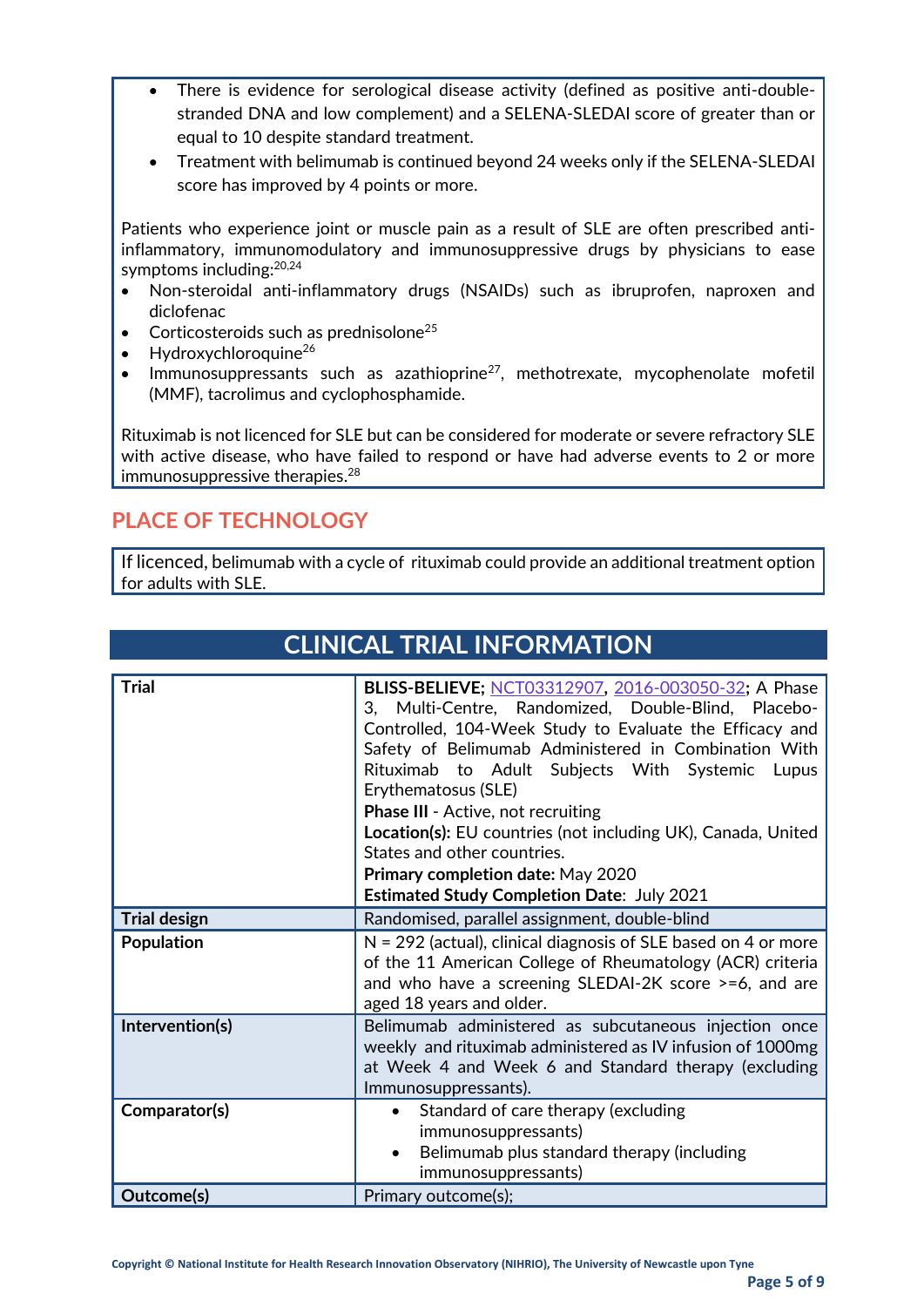|                         | • Proportion of subjects with a state of disease control<br>at week 52 [Time Frame: Week 52]<br>Key secondary endpoint:<br>State of clinical remission defined as Clinical SLEDAI-2K<br>score = 0 achieved without immunosuppressant and with<br>corticosteroids at a prednisone equivalent dose of 0<br>mg/day [Time Frame: Week 64]<br>See trial record for full list of other outcomes. |
|-------------------------|--------------------------------------------------------------------------------------------------------------------------------------------------------------------------------------------------------------------------------------------------------------------------------------------------------------------------------------------------------------------------------------------|
| Results (efficacy)      |                                                                                                                                                                                                                                                                                                                                                                                            |
| <b>Results (safety)</b> |                                                                                                                                                                                                                                                                                                                                                                                            |

| Trial              | SynBioSe-2; NCT03747159; A Randomized Trial<br>to<br>Investigate the Reset of Humoral Autoimmunity<br>by<br>Combining Belimumab With Rituximab in Severe Systemic<br>Lupus Erythematosus<br><b>Phase II - Recruiting</b><br>Location(s): Netherlands<br>Primary completion date: September 2023 |
|--------------------|-------------------------------------------------------------------------------------------------------------------------------------------------------------------------------------------------------------------------------------------------------------------------------------------------|
| Trial design       | Randomised, parallel assignment, open label.                                                                                                                                                                                                                                                    |
| Population         | $N = 70$ (estimate), severe, active SLE disease, aged 18 years<br>and older.                                                                                                                                                                                                                    |
| Intervention(s)    | Subcutaneous weekly injections with 200mg of belimumab<br>prior to two intravenous infusions of 1000mg rituximab with<br>continuation of the belimumab as maintenance therapy and<br>standard of care.                                                                                          |
| Comparator(s)      | Standard of care treatment arm                                                                                                                                                                                                                                                                  |
| Outcome(s)         | Primary outcome(s);<br>Treatment failure rate [Time Frame: 104 weeks]<br>See trial record for full list of other outcomes.                                                                                                                                                                      |
| Results (efficacy) |                                                                                                                                                                                                                                                                                                 |
| Results (safety)   |                                                                                                                                                                                                                                                                                                 |

## **ESTIMATED COST**

Belimumab is already marketed in the UK. One vial of belimumab 120mg powder for concentrate for solution for infusion costs £121.50 and one vial of belimumab 400mg powder for concentrate for solution for infusion costs £405.00.<sup>6</sup>

Rituximab is already marketed in the UK. One vial of Rituximab 500mg/50ml powder for concentrate for solution for infusion costs £873.15.10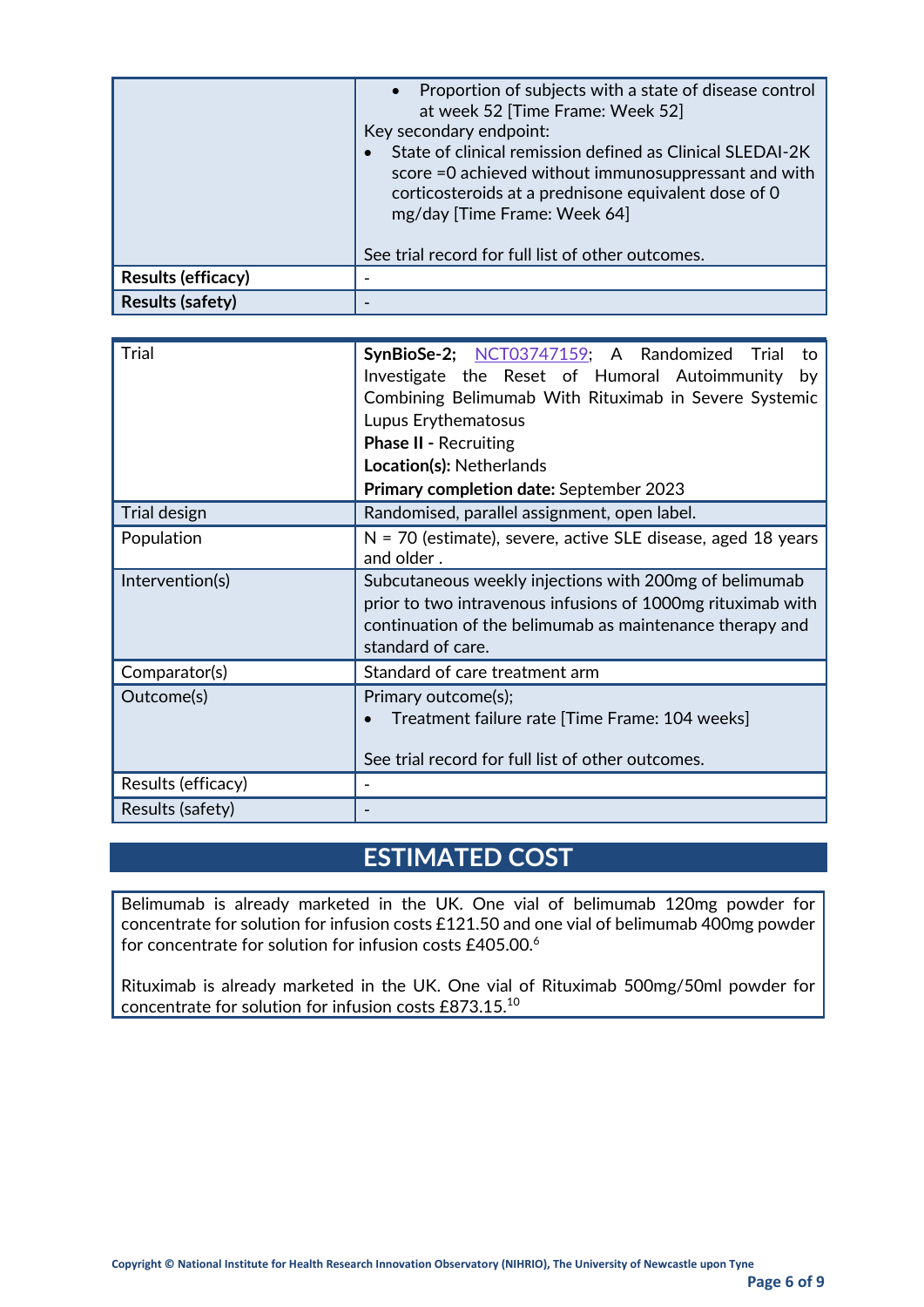## **RELEVANT GUIDANCE**

#### **NICE GUIDANCE**

- NICE technology appraisal guidance proposed. Anifrolumab for treating active autoantibody-positive systemic lupus erythematosus (GID-TA10676). Expected publication date: April 2022.
- NICE technology appraisal guidance in development. Belimumab for treating active autoantibody-positive systemic lupus erythematosus (GID-TA10626). Expected publication date: July 2021.
- NICE technology appraisal. Belimumab for treating active autoantibody-positive systemic lupus erythematosus (TA397). June 2016.
- NICE evidence summary. Systemic lupus erythematosus: oral mycophenolate (ESUOM36). November 2014.

#### **NHS ENGLAND (POLICY/COMMISSIONING) GUIDANCE**

- NHS England. 2013/14 NHS Standard Contract for Specialised Rheumatology Services (Adult). A13/S/a.
- NHS England. 2020. Clinical Commissioning Policy Rituximab for refractory Systemic Lupus Erythematosus (SLE) in adults and post-pubescent children [200402P]

#### **OTHER GUIDANCE**

- European League of Associations for Rheumatology (EULAR). Update of the EULAR recommendations for the management of systemic lupus erythematosus. 2019. $^{29}$
- British Society for Rheumatology. Guideline for the management of systemic lupus erythematosus in adults. January 2018.<sup>30</sup>

## **ADDITIONAL INFORMATION**

### **REFERENCES**

- 1 Clinicaltrials.gov. A Study to Evaluate the Efficacy and Safety of Belimumab Administered in Combination With Rituximab to Adult Subjects With Systemic Lupus Erythematosus (SLE) - BLISS-BELIEVE. 2020;Recruiting(NCT03312907). Available from: [https://clinicaltrials.gov/ct2/show/NCT03312907.](https://clinicaltrials.gov/ct2/show/NCT03312907)
- 2 electronic Medicines Compendium. Benlysta 120 mg powder for concentrate for solution for infusion. 2020. Available from[: https://www.medicines.org.uk/emc/product/4679/smpc](https://www.medicines.org.uk/emc/product/4679/smpc) [Accessed 3 April 2021].
- 3 electronic Medicines Compendium. Mabthera 100mg Concentrate for Solution for Infusion. 2021. Available from[: https://www.medicines.org.uk/emc/product/3801/smpc](https://www.medicines.org.uk/emc/product/3801/smpc) [Accessed 3 April 2021].
- 4 Drugbank. Rituximab. Available from[: https://www.drugbank.ca/drugs/DB00073](https://www.drugbank.ca/drugs/DB00073) [Accessed 3 April 2021].
- 5 Teng YKO, Bruce IN, Diamond B, Furie RA, van Vollenhoven RF, Gordon D, et al. Phase III, multicentre, randomised, double-blind, placebo-controlled, 104-week study of subcutaneous belimumab administered in combination with rituximab in adults with systemic lupus erythematosus (SLE): BLISS-BELIEVE study protocol. BMJ Open. 2019;9(3):e025687. Available from: [https://doi.org/10.1136/bmjopen-2018-025687.](https://doi.org/10.1136/bmjopen-2018-025687)
- 6 British National Formulary. BELIMUMAB. Available from: [https://bnf.nice.org.uk/medicinal](https://bnf.nice.org.uk/medicinal-forms/belimumab.html)[forms/belimumab.html](https://bnf.nice.org.uk/medicinal-forms/belimumab.html) [Accessed 3 April 2021].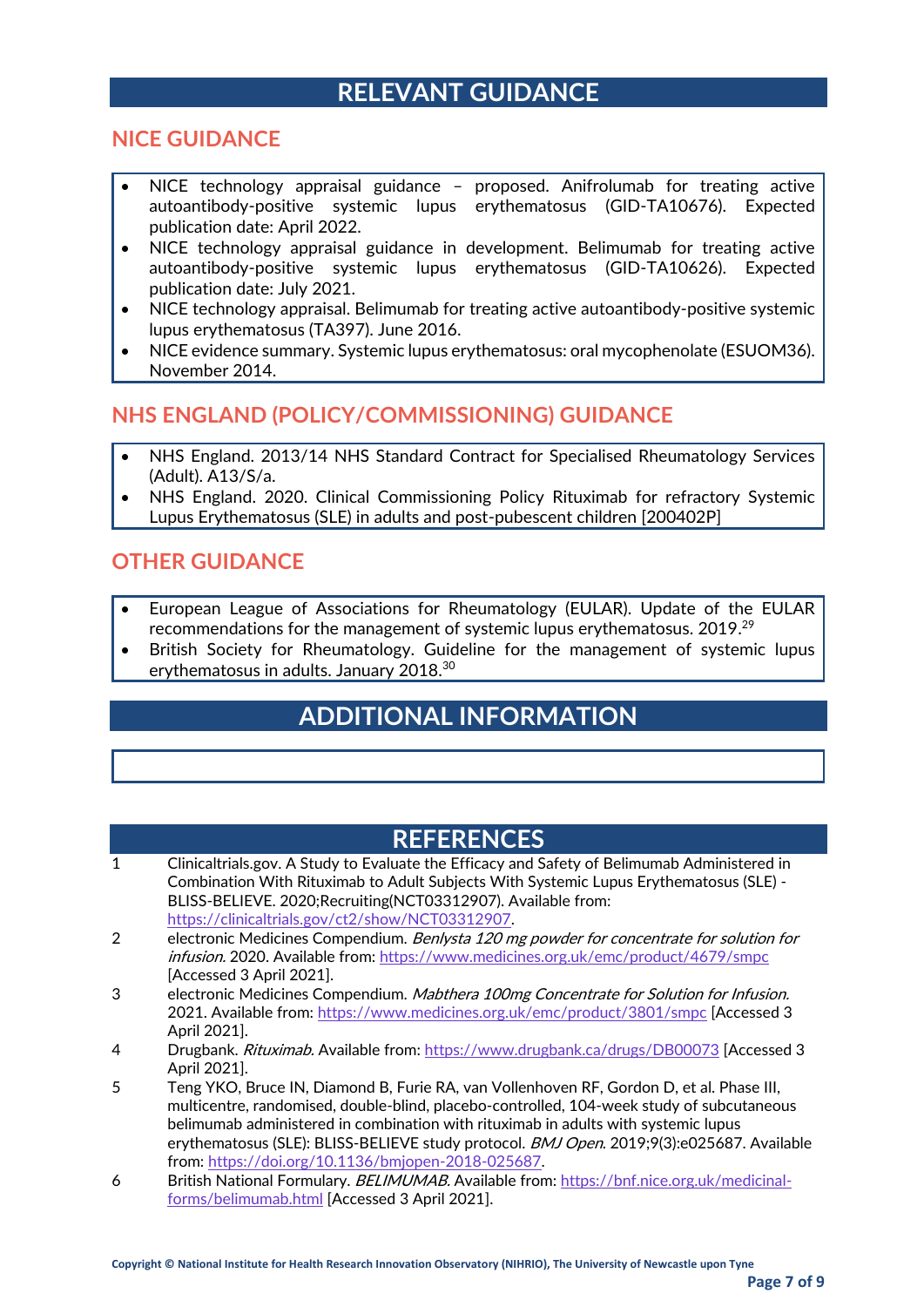- 7 GlaxoSmithKline. European Commission approves Benlysta for adult patients with active lupus nephritis. 2021. Available from: [https://www.gsk.com/en-gb/media/press-releases/european](https://www.gsk.com/en-gb/media/press-releases/european-commission-approves-benlysta-for-adult-patients-with-active-lupus-nephritis/)[commission-approves-benlysta-for-adult-patients-with-active-lupus-nephritis/](https://www.gsk.com/en-gb/media/press-releases/european-commission-approves-benlysta-for-adult-patients-with-active-lupus-nephritis/) [Accessed 17 May 2021].
- 8 European Medicines Agency. SUMMARY OF PRODUCT CHARACTERISTICS. 2016. Available from: [https://www.ema.europa.eu/en/documents/product-information/benlysta-epar-product](https://www.ema.europa.eu/en/documents/product-information/benlysta-epar-product-information_en.pdf)[information\\_en.pdf](https://www.ema.europa.eu/en/documents/product-information/benlysta-epar-product-information_en.pdf) [Accessed 17 May 2021].
- 9 European Medicines Agency. *Benlysta* 2021. Available from: <https://www.ema.europa.eu/en/medicines/human/summaries-opinion/benlysta-0> [Accessed
- 10 British National Formulary. RITUXIMAB. Available from: [https://bnf.nice.org.uk/medicinal](https://bnf.nice.org.uk/medicinal-forms/rituximab.html)[forms/rituximab.html](https://bnf.nice.org.uk/medicinal-forms/rituximab.html) [Accessed 17 May 2021].
- 11 NHS England. *Interim Clinical Commissioning Policy Statement: Rituximab for the treatment of* Systemic Lupus Erythematosus in adults. September 2013. Available from: [https://www.england.nhs.uk/wp-content/uploads/2013/09/a13-psa.pdf.](https://www.england.nhs.uk/wp-content/uploads/2013/09/a13-psa.pdf)
- 12 Clinicaltrials.gov. Search for belimumab and rituximab studies: Phase II. 2021. Available from: [https://clinicaltrials.gov/ct2/results?term=Belimumab+AND+rituximab&Search=Apply&age\\_v=](https://clinicaltrials.gov/ct2/results?term=Belimumab+AND+rituximab&Search=Apply&age_v=&gndr=&type=&rslt=&phase=1) [&gndr=&type=&rslt=&phase=1](https://clinicaltrials.gov/ct2/results?term=Belimumab+AND+rituximab&Search=Apply&age_v=&gndr=&type=&rslt=&phase=1) [Accessed 16 March 2021].
- 13 MedlinePlus. Systemic lupus erythematosus. 2020. Available from: <https://medlineplus.gov/genetics/condition/systemic-lupus-erythematosus/#causes> [Accessed 17 May 2021].
- 14 Genetics Home Reference. Systemic lupus erythematosus. 2016. Available from: <https://ghr.nlm.nih.gov/condition/systemic-lupus-erythematosus> [Accessed 3 April 2021].
- 15 National Health Service (NHS). Lupus. 2017. Available from: <https://www.nhs.uk/conditions/lupus/> [Accessed 3 April 2021].
- 16 Centers for disease Control and Prevention. Systemic Lupus Erythematosus. 2018. Available from:<https://www.cdc.gov/lupus/facts/detailed.html> [Accessed 3 April 2021].
- 17 Lupus Foundation Of America. Understanding Lupus Environmental Triggers. 2020. Available from:<https://www.lupus.org/resources/understanding-lupus-environmental-triggers> [Accessed 3 April 2021].
- 18 NHS Digital. *Hospital Admitted Patient Care Activity, 2019-20*. Available from: [https://digital.nhs.uk/data-and-information/publications/statistical/hospital-admitted-patient](https://digital.nhs.uk/data-and-information/publications/statistical/hospital-admitted-patient-care-activity/2019-20)[care-activity/2019-20](https://digital.nhs.uk/data-and-information/publications/statistical/hospital-admitted-patient-care-activity/2019-20)
- 19 Office for National Statistics. Deaths registered in England and Wales 21st century mortality: 2019. Available from: [https://www.ons.gov.uk/peoplepopulationandcommunity/birthsdeathsandmarriages/deaths/da](https://www.ons.gov.uk/peoplepopulationandcommunity/birthsdeathsandmarriages/deaths/datasets/the21stcenturymortalityfilesdeathsdataset)

[tasets/the21stcenturymortalityfilesdeathsdataset](https://www.ons.gov.uk/peoplepopulationandcommunity/birthsdeathsandmarriages/deaths/datasets/the21stcenturymortalityfilesdeathsdataset)

- 20 NHS inform. Treating Lupus. 2020. Available from: [https://www.nhsinform.scot/illnesses-and](https://www.nhsinform.scot/illnesses-and-conditions/immune-system/lupus#treating-lupus)[conditions/immune-system/lupus#treating-lupus](https://www.nhsinform.scot/illnesses-and-conditions/immune-system/lupus#treating-lupus) [Accessed 3 April 2021].
- 21 NHS inform. Lupus. 2020. Available from: [https://www.nhsinform.scot/illnesses-and](https://www.nhsinform.scot/illnesses-and-conditions/immune-system/lupus)[conditions/immune-system/lupus](https://www.nhsinform.scot/illnesses-and-conditions/immune-system/lupus) [Accessed 3 April 2021].
- 22 Versus Arthrisis. Lupus (SLE). 2020. Available from: [https://www.versusarthritis.org/about](https://www.versusarthritis.org/about-arthritis/conditions/lupus-sle/)[arthritis/conditions/lupus-sle/](https://www.versusarthritis.org/about-arthritis/conditions/lupus-sle/) [Accessed 3 April 2021].
- 23 National Institute for Health and Care Excellence (NICE). Belimumab for treating active autoantibody positive systmic lupus erythematosus (TA397). Last Update Date: 22 June 2016. Available from[: https://www.nice.org.uk/guidance/ta397/resources/belimumab-for-treating](https://www.nice.org.uk/guidance/ta397/resources/belimumab-for-treating-active-autoantibodypositive-systemic-lupus-erythematosus-pdf-82602915211717)[active-autoantibodypositive-systemic-lupus-erythematosus-pdf-82602915211717](https://www.nice.org.uk/guidance/ta397/resources/belimumab-for-treating-active-autoantibodypositive-systemic-lupus-erythematosus-pdf-82602915211717) [Accessed 3 April 2021].
- 24 National Institute for Health and Care Excellence (NICE). Systemic lupus erythematosus: oral mycophenolate (esuom36). Last Update Date: 18 November 2014. Available from: [https://www.nice.org.uk/advice/esuom36/resources/systemic-lupus-erythematosus-oral](https://www.nice.org.uk/advice/esuom36/resources/systemic-lupus-erythematosus-oral-mycophenolate-pdf-54116459065401541)[mycophenolate-pdf-54116459065401541](https://www.nice.org.uk/advice/esuom36/resources/systemic-lupus-erythematosus-oral-mycophenolate-pdf-54116459065401541) [Accessed 17 May 2021].
- 25 British National Formulary. PREDNISOLONE. 2021. Available from: <https://bnf.nice.org.uk/drug/prednisolone.html#indicationsAndDoses> [Accessed 17 May 2021].
- 26 British National Formulary. HYDROXYCHLOROQUINE SULFATE. 2021. Available from: <https://bnf.nice.org.uk/drug/hydroxychloroquine-sulfate.html> [Accessed 17 May 2021].
- 27 British National Formulary. AZATHIOPRINE. 2021. Available from: <https://bnf.nice.org.uk/drug/azathioprine.html> [Accessed 17 May 2021].
- 28 NHS England. Clinical Commissioning Policy Rituximab for refractory Systemic Lupus Erythematosus (SLE) in adults and post-pubescent children [200402P]. 2020. Available from: